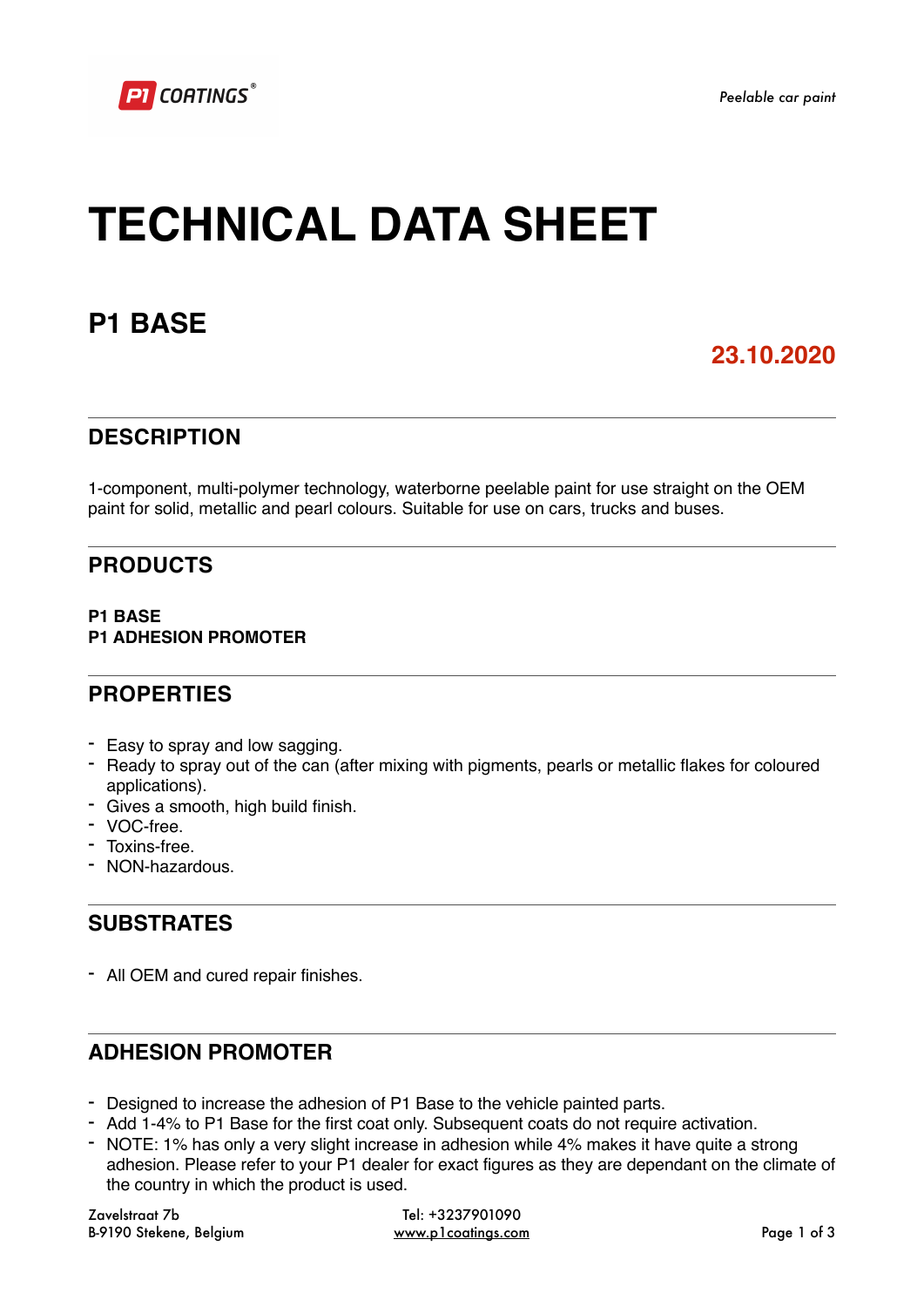

# **P1 BASE**

## **23.10.2020**

| <b>P1 BASE</b>                                                                                                                                                                                                                                                                 |                                                                                                                 |                  |                 |                    |
|--------------------------------------------------------------------------------------------------------------------------------------------------------------------------------------------------------------------------------------------------------------------------------|-----------------------------------------------------------------------------------------------------------------|------------------|-----------------|--------------------|
| <b>Mixing ratio</b>                                                                                                                                                                                                                                                            | Ready to use.                                                                                                   |                  |                 |                    |
| <b>Adhesion Promoter</b>                                                                                                                                                                                                                                                       | 10-40g per litre in the first coat alone.                                                                       |                  |                 |                    |
| <b>VOC</b>                                                                                                                                                                                                                                                                     | $0$ g/l.                                                                                                        |                  |                 |                    |
| Pot life at 20°C after activation                                                                                                                                                                                                                                              | 1 hour                                                                                                          |                  |                 |                    |
| Spray viscosity at 20°C                                                                                                                                                                                                                                                        | DIN <sub>4</sub><br>$22 - 26s$                                                                                  |                  |                 |                    |
| Spray equipment                                                                                                                                                                                                                                                                | <b>Compliant guns</b>                                                                                           | <b>Fluid tip</b> | <b>Distance</b> | <b>Pressure</b>    |
|                                                                                                                                                                                                                                                                                | <b>(SATA 5000 B RP)</b><br>or similar)                                                                          |                  |                 |                    |
|                                                                                                                                                                                                                                                                                | Gravity fed                                                                                                     | $1,2-1,4$ mm     | 10-15 cm        | 2.2 <sub>bar</sub> |
| <b>Number of coats</b>                                                                                                                                                                                                                                                         | 4 (1 activated and 3 regular).                                                                                  |                  |                 |                    |
| Coat overlap                                                                                                                                                                                                                                                                   | 60%                                                                                                             |                  |                 |                    |
| <b>Flash time</b>                                                                                                                                                                                                                                                              | Not Applicable.                                                                                                 |                  |                 |                    |
|                                                                                                                                                                                                                                                                                | Allow to fully dry in between coats.                                                                            |                  |                 |                    |
|                                                                                                                                                                                                                                                                                | 10-20 min before bake                                                                                           |                  |                 |                    |
| <b>DTF</b>                                                                                                                                                                                                                                                                     | 20-25 microns per coat. Please ensure a minimum of 100 microns DFT<br>before proceeding with clear application. |                  |                 |                    |
| <b>Drying</b>                                                                                                                                                                                                                                                                  | 5-15 min at $25^{\circ}$ C                                                                                      |                  |                 |                    |
| This data relates only to the material designated herein and does not apply to use in combination with any other material<br>or any process. The data is not to be considered as a warranty or quality specification and we assume no liability in<br>connection with its use. |                                                                                                                 |                  |                 |                    |

## **SURFACE PREPARATION**

- 1. Clean surface with water and soap preferably the day before. Rinse and dry.
- 2. Degrease with a correct preparatory cleaner. Wipe dry with a clean cloth.
- 3. Degrease with a correct final cleaner/degreaser. Wipe dry with a clean cloth.
- 4. Tack rag.

## **P1 BASE APPLICATION**

Apply a minimum of 1 wet coat of P1 Base activated with 10-40g Adhesion Promoter followed by a minimum of 3 wet coats allowing a sufficient drying time in between coats. Overlap the coats 60%. The 4 coats can be left transparent or can be tinted with P1 Tints. Generally, P1 Base can be overcoated with regular car paint to obtain OEM colour matching solutions. Both water based and solvent based systems can be used but not all systems are compatible. For this reason it is advised to contact your local P1 distributor and enquire about the compatible systems.

Zavelstraat 7b B-9190 Stekene, Belgium

Tel: +3237901090 [www.p1coatings.com](http://www.p1coatings.com) Page 2 of 3